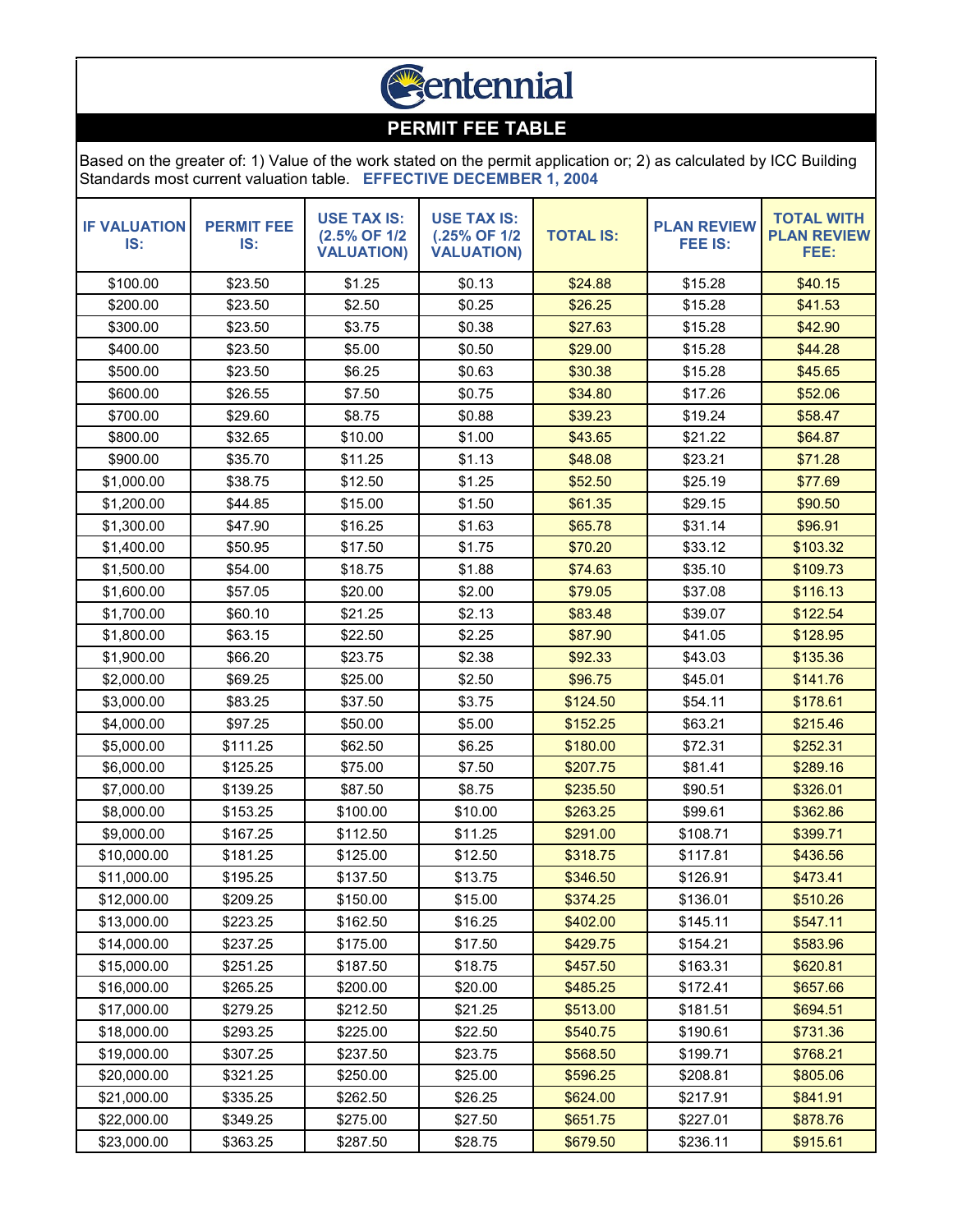| \$24,000.00 | \$377.25 | \$300.00 | \$30.00 | \$707.25   | \$245.21 | \$952.46   |
|-------------|----------|----------|---------|------------|----------|------------|
| \$25,000.00 | \$391.25 | \$312.50 | \$31.25 | \$735.00   | \$254.31 | \$989.31   |
| \$26,000.00 | \$401.35 | \$325.00 | \$32.50 | \$758.85   | \$260.88 | \$1,019.73 |
| \$27,000.00 | \$411.45 | \$337.50 | \$33.75 | \$782.70   | \$267.44 | \$1,050.14 |
| \$28,000.00 | \$421.55 | \$350.00 | \$35.00 | \$806.55   | \$274.01 | \$1,080.56 |
| \$29,000.00 | \$431.65 | \$362.50 | \$36.25 | \$830.40   | \$280.57 | \$1,110.97 |
| \$30,000.00 | \$441.75 | \$375.00 | \$37.50 | \$854.25   | \$287.14 | \$1,141.39 |
|             |          |          |         |            |          |            |
| \$31,000.00 | \$451.85 | \$387.50 | \$38.75 | \$878.10   | \$293.70 | \$1,171.80 |
| \$32,000.00 | \$461.95 | \$400.00 | \$40.00 | \$901.95   | \$300.27 | \$1,202.22 |
| \$33,000.00 | \$472.05 | \$412.50 | \$41.25 | \$925.80   | \$306.83 | \$1,232.63 |
| \$34,000.00 | \$482.15 | \$425.00 | \$42.50 | \$949.65   | \$313.40 | \$1,263.05 |
| \$35,000.00 | \$492.25 | \$437.50 | \$43.75 | \$973.50   | \$319.96 | \$1,293.46 |
| \$36,000.00 | \$502.35 | \$450.00 | \$45.00 | \$997.35   | \$326.53 | \$1,323.88 |
| \$37,000.00 | \$512.45 | \$462.50 | \$46.25 | \$1,021.20 | \$333.09 | \$1,354.29 |
| \$38,000.00 | \$522.55 | \$475.00 | \$47.50 | \$1,045.05 | \$339.66 | \$1,384.71 |
| \$39,000.00 | \$532.65 | \$487.50 | \$48.75 | \$1,068.90 | \$346.22 | \$1,415.12 |
| \$40,000.00 | \$542.75 | \$500.00 | \$50.00 | \$1,092.75 | \$352.79 | \$1,445.54 |
| \$41,000.00 | \$552.85 | \$512.50 | \$51.25 | \$1,116.60 | \$359.35 | \$1,475.95 |
| \$42,000.00 | \$562.95 | \$525.00 | \$52.50 | \$1,140.45 | \$365.92 | \$1,506.37 |
| \$43,000.00 | \$573.05 | \$537.50 | \$53.75 | \$1,164.30 | \$372.48 | \$1,536.78 |
| \$44,000.00 | \$583.15 | \$550.00 | \$55.00 | \$1,188.15 | \$379.05 | \$1,567.20 |
| \$45,000.00 | \$593.25 | \$562.50 | \$56.25 | \$1,212.00 | \$385.61 | \$1,597.61 |
| \$46,000.00 | \$603.35 | \$575.00 | \$57.50 | \$1,235.85 | \$392.18 | \$1,628.03 |
| \$47,000.00 | \$613.45 | \$587.50 | \$58.75 | \$1,259.70 | \$398.74 | \$1,658.44 |
| \$48,000.00 | \$623.55 | \$600.00 | \$60.00 | \$1,283.55 | \$405.31 | \$1,688.86 |
| \$49,000.00 | \$633.65 | \$612.50 | \$61.25 | \$1,307.40 | \$411.87 | \$1,719.27 |
| \$50,000.00 | \$643.75 | \$625.00 | \$62.50 | \$1,331.25 | \$418.44 | \$1,749.69 |
| \$51,000.00 | \$650.75 | \$637.50 | \$63.75 | \$1,352.00 | \$422.99 | \$1,774.99 |
| \$52,000.00 | \$657.75 | \$650.00 | \$65.00 | \$1,372.75 | \$427.54 | \$1,800.29 |
| \$53,000.00 | \$664.75 | \$662.50 | \$66.25 | \$1,393.50 | \$432.09 | \$1,825.59 |
| \$54,000.00 | \$671.75 | \$675.00 | \$67.50 | \$1,414.25 | \$436.64 | \$1,850.89 |
| \$55,000.00 | \$678.75 | \$687.50 | \$68.75 | \$1,435.00 | \$441.19 | \$1,876.19 |
| \$56,000.00 | \$685.75 | \$700.00 | \$70.00 | \$1,455.75 | \$445.74 | \$1,901.49 |
| \$57,000.00 | \$692.75 | \$712.50 | \$71.25 | \$1,476.50 | \$450.29 | \$1,926.79 |
| \$58,000.00 | \$699.75 | \$725.00 | \$72.50 | \$1,497.25 | \$454.84 | \$1,952.09 |
| \$59,000.00 | \$706.75 | \$737.50 | \$73.75 | \$1,518.00 | \$459.39 | \$1,977.39 |
| \$60,000.00 | \$713.75 | \$750.00 | \$75.00 | \$1,538.75 | \$463.94 | \$2,002.69 |
| \$61,000.00 | \$720.75 | \$762.50 | \$76.25 | \$1,559.50 | \$468.49 | \$2,027.99 |
| \$62,000.00 | \$727.75 | \$775.00 | \$77.50 | \$1,580.25 | \$473.04 | \$2,053.29 |
| \$63,000.00 | \$734.75 | \$787.50 | \$78.75 | \$1,601.00 | \$477.59 | \$2,078.59 |
| \$64,000.00 | \$741.75 | \$800.00 | \$80.00 | \$1,621.75 | \$482.14 | \$2,103.89 |
| \$65,000.00 | \$748.75 | \$812.50 | \$81.25 | \$1,642.50 | \$486.69 | \$2,129.19 |
| \$66,000.00 | \$755.75 | \$825.00 | \$82.50 | \$1,663.25 | \$491.24 | \$2,154.49 |
| \$67,000.00 | \$762.75 | \$837.50 | \$83.75 | \$1,684.00 | \$495.79 | \$2,179.79 |
| \$68,000.00 | \$769.75 | \$850.00 | \$85.00 | \$1,704.75 | \$500.34 | \$2,205.09 |
| \$69,000.00 | \$776.75 | \$862.50 | \$86.25 | \$1,725.50 | \$504.89 | \$2,230.39 |
| \$70,000.00 | \$783.75 | \$875.00 | \$87.50 | \$1,746.25 | \$509.44 | \$2,255.69 |
| \$71,000.00 | \$790.75 | \$887.50 | \$88.75 | \$1,767.00 | \$513.99 | \$2,280.99 |